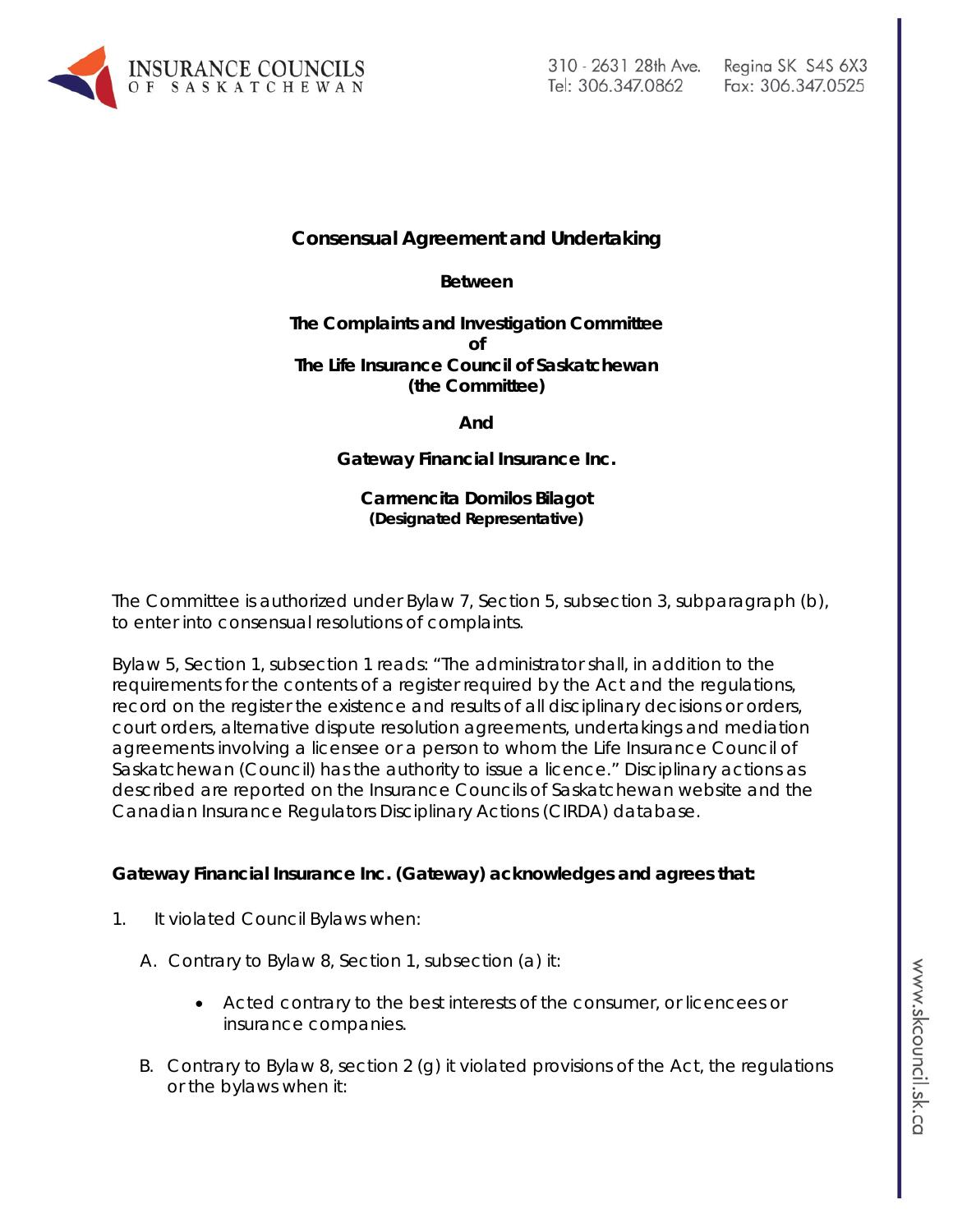- Acted contrary to Schedule A, Part II, Section 5, subsection (1) when it failed to maintain its registration with the Corporate Registry of the Information Services Corporation.
- C. Contrary to Bylaw 8, Section 2, subsection (q) it:
	- Failed to follow sound business practices;
		- i. When it failed to maintain its registration on the Saskatchewan Corporate Registry but continued to maintain an in force insurance licence in Saskatchewan from October 31, 2013 to September 1, 2015, a total of 670 days.
		- ii. When it failed to respond to Council's first request to provide proof that its registration on the Saskatchewan Corporate Registry had been restored.
- D. Contrary to Bylaw 8, Section 2, subsection (s) it:
	- Failed to reasonably respond to inquiries from Council.
- E. Contrary to Bylaw 8, Section 2 (r) it:
	- Failed to exercise reasonable and prudent oversight when acting in a supervisory capacity:
- 2. Its rights to appear before a Discipline Committee of Council have been explained to it and it fully understands it's rights and/or obligations under Council Bylaw 10;
- 3. It waives its rights to appear before a Discipline Committee and undertakes not to exercise any appeal rights it may have under Council Bylaw 10, Section 3 or *The Saskatchewan Insurance Act,* (the Act) as it relates to matters set out in this Consensual Agreement and Undertaking (Agreement).
- 4. This Agreement does not preclude Council from pursuing any other investigation against Gateway for activities not identified in this Agreement that may be in violation of Council Bylaws or the Act.
- 5. Gateway has been advised by the Committee that it is in its interests to obtain independent legal advice before entering into this Agreement:
	- a. Gateway has obtained such independent legal advice and is satisfied with the same, prior to executing this Agreement, or
	- b. Gateway has willingly chosen not to obtain such advice prior to executing this Agreement.